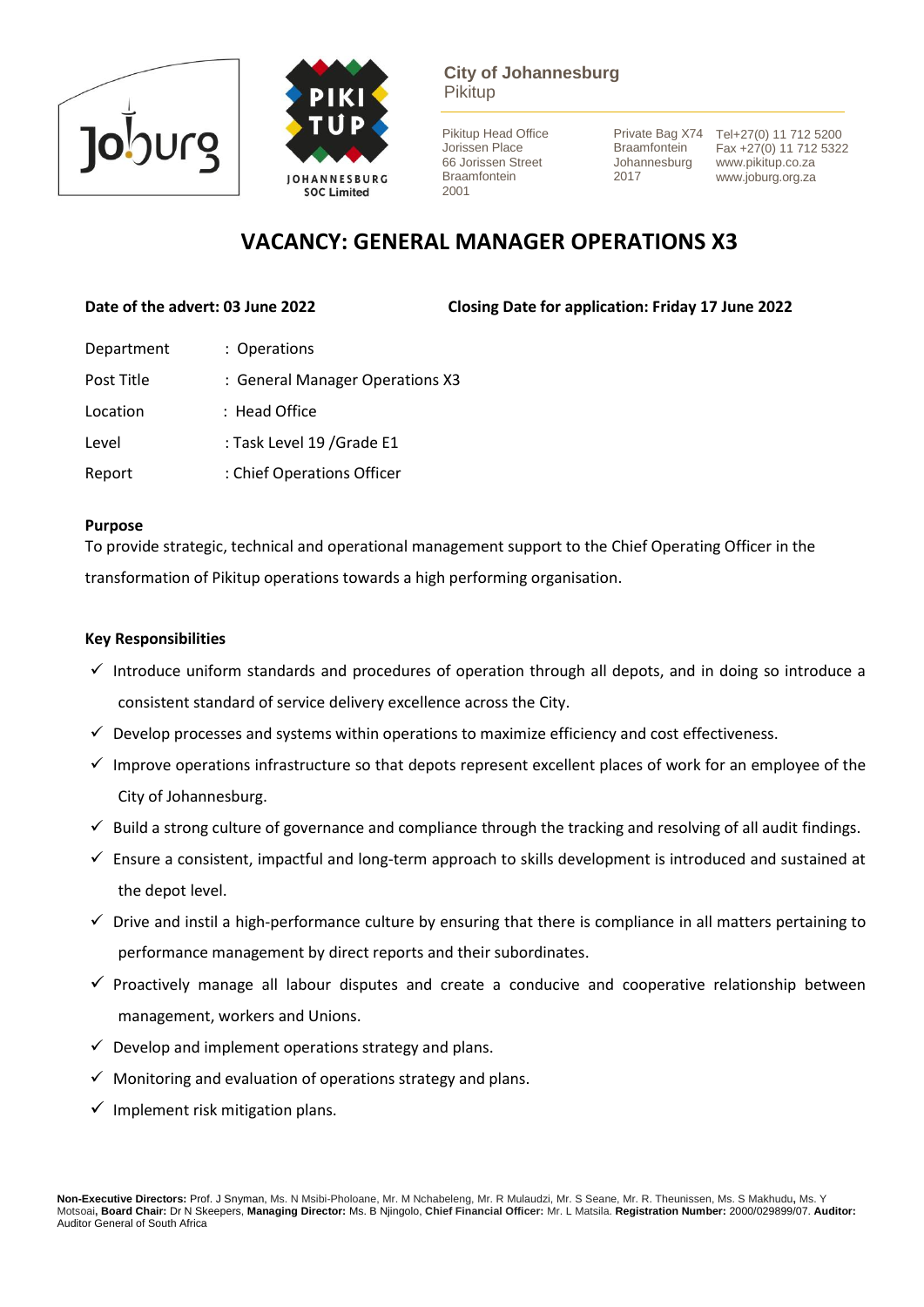#### **Minimum Requirements**

### **Minimum Qualifications**

 $\checkmark$  A bachelor's degree with majors or modules in relevant disciplines such as environmental science, waste management or operations management.

### **Minimum Experience**

- $\checkmark$  A minimum of 8 years' relevant operations/ or waste management experience in a comparable environment.
- $\checkmark$  5 years' experience at senior management level.
- $\checkmark$  Driver's license and access to own vehicle.
- $\checkmark$  Experience working in a public service or local government environment.

### **Preferences/Advantages**

- $\checkmark$  A postgraduate qualification in in a relevant field will be an added advantage.
- $\checkmark$  10 years operations management experience.
- $\checkmark$  5 years' experience at senior management level.
- $\checkmark$  Experience working in a public service or local government environment.

### **Required Competencies**

#### **Knowledge**

- $\checkmark$  Strong commercial knowledge understanding.
- $\checkmark$  Knowledge and/or understanding of Municipal Finance Management Act (MFMA) and regulations.
- $\checkmark$  Knowledge of local and international trends and best practices in operations management and waste management.
- $\checkmark$  Knowledge of internal standards relating to operations management.
- $\checkmark$  Knowledge of Treasury Regulations and Public Service Regulations.
- $\checkmark$  Knowledge of the South African Auditing Standards.
- $\checkmark$  Knowledge of Fleet and Logistics Management.

#### **Skills**

- $\checkmark$  Analysis and problem solving
- $\checkmark$  Organising and prioritising
- $\checkmark$  Conflict resolution
- $\checkmark$  Influencing and persuading
- $\checkmark$  Employment relations, negotiation and mediation
- $\checkmark$  Strategy formulation and implementation
- $\checkmark$  Operational management